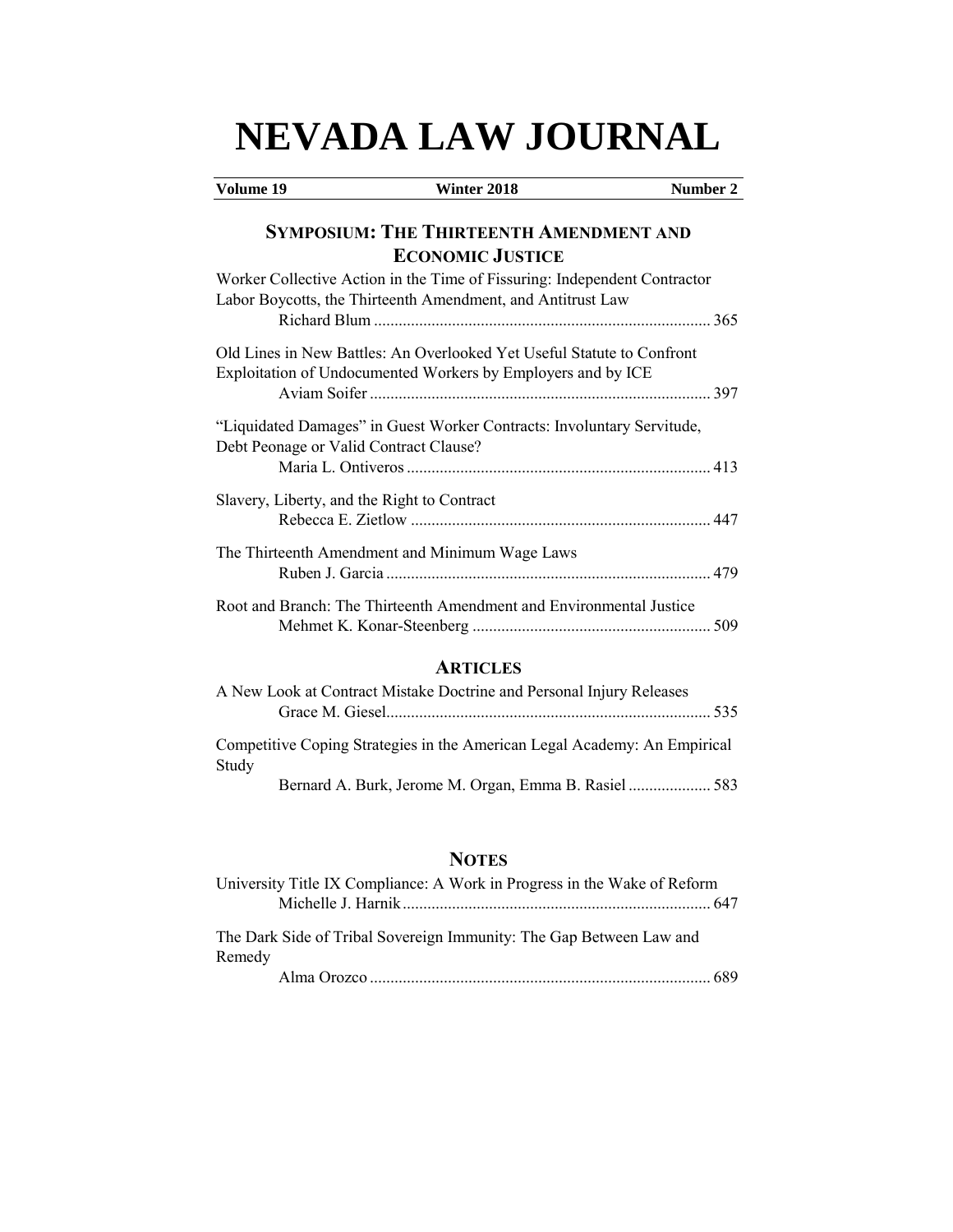## **NEVADA LAW JOURNAL**

Published by the **William S. Boyd School of Law**  University of Nevada, Las Vegas

## **BOARD OF EDITORS**

**Editor-in-Chief** REBECCA CROOKER

**Executive Managing Editor**  LUCY CROW

#### **Executive Editors**

JOSHUA GARRY ELLSIE LUCERO ALEXIS WENDL

**Lead Articles Editor Symposium Editor Forum Editor** DAVID ERNESTO CHAVEZ MARGARET HIGGINS BRENDAN MCLEOD

**Articles Editors**

WILL CARTER **Notes Editors HOMERO GONZALEZ Nevada Law Editor** REX MARTINEZ MICHELLE HARNIK EBETH ROCIO PALAFOX ALMA OROZCO SAMANTHA SCOFIELD ANNA SICHTING BRIANNA STUTZ SHANNON ZAHM

**Business Editor**

CONNOR SAPHIRE

#### **SENIOR STAFF**

KHAYLIA DECAIRES YILMAZ TURKERI

TAMARA CANNELLA MALIQ KENDRICKS MATTHEW MCKISSICK

CAMILLA DUDLEY SCOTT WHITWORTH

## **FACULTY GOVERNING BOARD**

PROFESSOR BENJAMIN EDWARDS PROFESSOR DAVID MCCLURE PROFESSOR KEITH A. ROWLEY PROFESSOR JOHN WHITE

Editorial Office 4505 S. Maryland Parkway, Las Vegas, NV 89154-1003 TEL: 702.895.2435 • FAX: 702.895.2321

JEFFREY CHRONISTER CASEY LEE EMILY MEIBERT RONALD EVANS LANDON LITTLEFIELD JOCELYN MURPHY JOSEPH FABBI NATICE LOCKE XHENI RISTANI CARMEN GILBERT SHANEKA MALLOYD SARA INEZ SCHREIBER PALOMA GUERRERO SHADY SIRSY **JUNIOR STAFF**

DANIEL BRADY CHRISTIANA DUPONT HANNAH NELSON KATRINA BRANDHAGEN MYRRA DVORAK AMANDA NETUSCHIL STEVEN BRECHER ADRIANNA GUIDA CHRISTIAN OGATA DARCY BOWER PAIGE HALL KAILA PATRICK TAYLOR BUONO ESTEBAN HERNÁNDEZ JAMES PUCCINELLI ARTHUR BURNS HALEY JARAMILLO NATHANIEL SAXE EDGAR CERVANTES TRACIE JEFCIK AMANDA STAFFORD SCOTT COOPER WHITNEY JONES JESSICA STORY JACQUELINE COPE AUSTIN MAUL CALVIN TIAN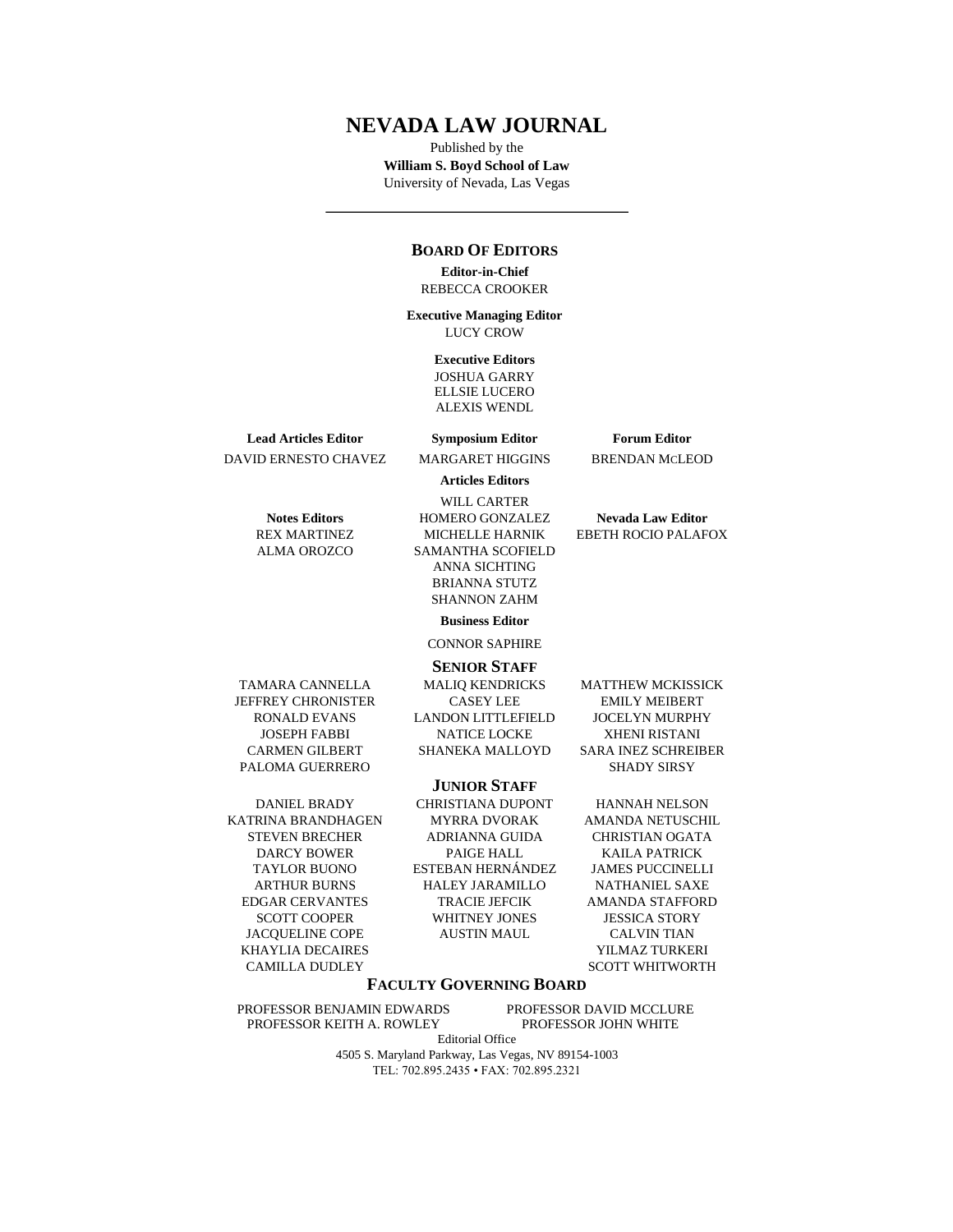## **William S. Boyd School of Law, UNLV Faculty and Administration for 2018-2019**

#### **ADMINISTRATION**

Daniel W. Hamilton, *Dean, Richard J. Morgan Professor of Law*

Angie Doran, *Assistant Dean of Finance*

Frank D. Durand, *Associate Dean for Student Affairs*

Ruben J. Garcia, *Associate Dean for Faculty Development and Research; Professor of Law*

Sara Gordon, *Associate Dean for Academic Affairs; Associate Professor of Law*

Layke Martin, *Assistant Dean for External Relations*

Rebecca Nathanson, *Associate Dean for Experiential Legal Education; James E. Rogers Professor of Education and Law*

Christine Smith, *Associate Dean for Public Service, Compliance and Administration*

#### **LAW FACULTY**

Rachel J. Anderson, J.D., University of California, Berkeley, School of Law, *Professor of Law*

Chelsea M. Baldwin, J.D., Oklahoma City University School of Law, *Director, Academic Success Program, Assistant Professor in Residence*

Ian C. Bartrum, LL.M., Yale Law School; J.D., Vermont Law School, *Professor of Law*

Peter Brandon Bayer, LL.M., Harvard Law School; J.D., New York University School of Law, *Associate Professor of Law*

Mary Beth Beazley, J.D., University of Notre Dame Law School, *Professor of Law*

Linda L. Berger, J.D., Case Western Reserve University School of Law, *Family Foundation Professor of Law*

Bret C. Birdsong, J.D., University of California, Hastings College of the Law, *Professor of Law*

Stewart Chang, J.D., Georgetown University Law Center, *Professor of Law*

Frank Rudy Cooper, J.D., Duke Law School, *Director, Program on Race, Gender, and Policing; William S. Boyd Professor of Law*

- Robert I. Correales, LL.M., Georgetown University Law Center; J.D., University of Kansas School of Law, *Professor of Law*
- Benjamin Edwards, J.D., Columbia Law School, *Associate Professor of Law*
- Linda Edwards, J.D., University of Tennessee College of Law, *E.L. Cord Foundation Professor of Law*
- Ruben J. Garcia, LL.M., University of Wisconsin Law School; J.D., University of California, Los Angeles, School of Law, *Associate Dean for Faculty Development and Research; Professor of Law*
- Sara Gordon, J.D., University of Arizona College of Law, *Associate Dean for Academic Affairs*, *Associate Professor of Law*
- Leslie C. Griffin, M.A., M. Phil., Ph.D., Yale University, J.D., Stanford Law School, *William S. Boyd Professor of Law*
- Daniel W. Hamilton, Ph.D., Harvard University; J.D., George Washington University, *Dean, Richard J. Morgan Professor of Law*

Eve Hanan, J.D., University of Michigan Law School, *Associate Professor of Law*

Lori D. Johnson, J.D., Northwestern University School of Law, *Associate Professor of Law*

Michael Kagan, J.D., University of Michigan Law School, *Director, Immigration Clinic; Professor of Law*

Kay P. Kindred, J.D., Columbia University School of Law*, Professor of Law*

- Mary LaFrance, J.D., Duke University School of Law, *IGT Professor of Intellectual Property Law*
- Sylvia Lazos, J.D., University of Michigan Law School, *Justice Myron Leavitt Professor of Law*

Francine J. Lipman, LL.M., New York University School of Law; J.D., University of California, Davis, School of Law, *William S. Boyd Professor of Law*

Elizabeth L. MacDowell, J.D., University of California, Berkeley, School of Law, *Director, Family Justice Clinic; Professor of Law*

- Thomas O. Main, J.D., Northeastern University School of Law, *William S. Boyd Professor of Law*
- Thomas B. McAffee, J.D., University of Utah College of Law, *William S. Boyd Professor of Law*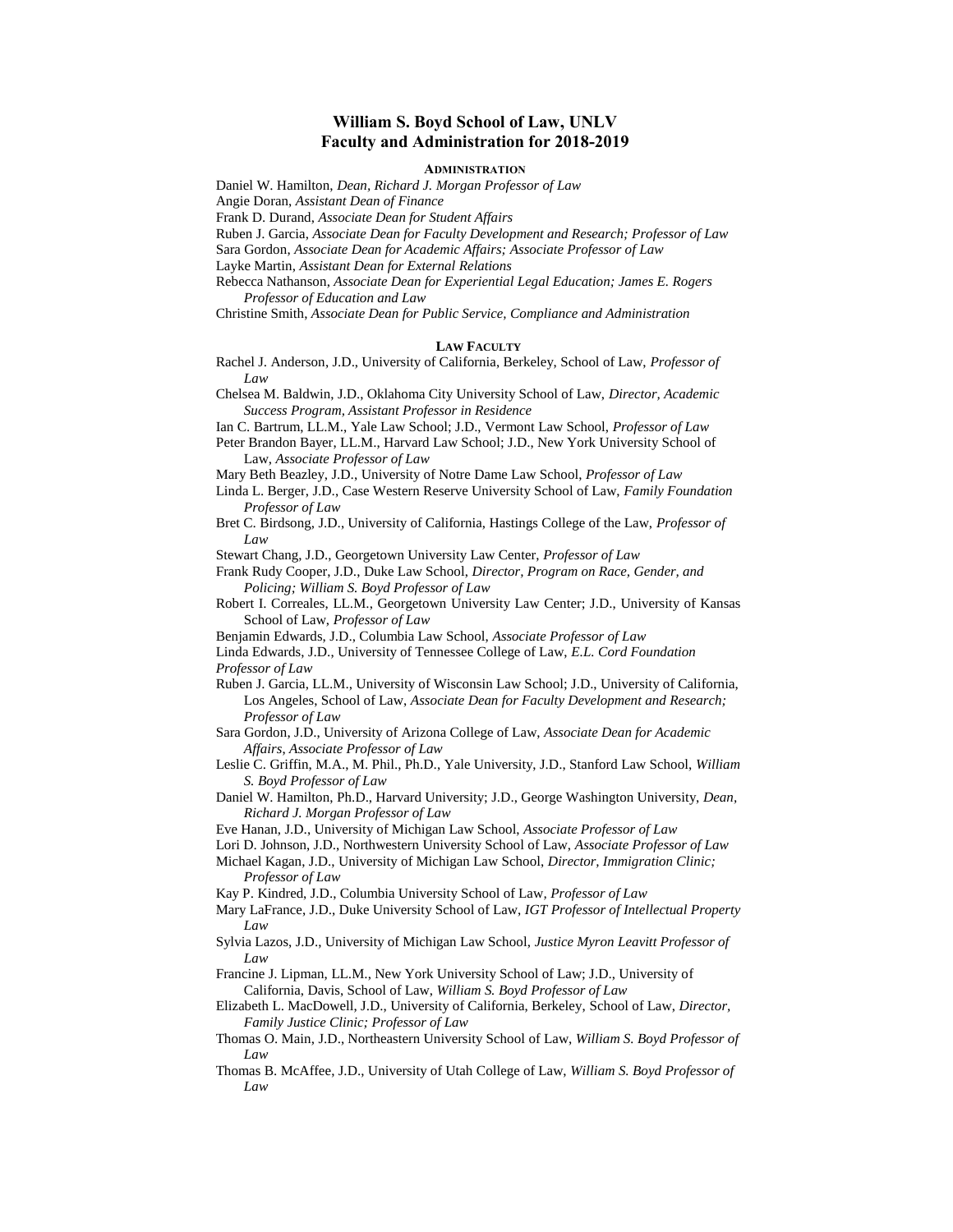- Ann C. McGinley, J.D., University of Pennsylvania Law School, *William S. Boyd Professor of Law*
- Joanna Medrano, J.D., Brooklyn Law School, *Director of Externships; Assistant Professor in Residence*

Rebecca Nathanson, Ph.D., University of California, Santa Barbara, *Associate Dean for Experiential Legal Education; James E. Rogers Professor of Education and Law*

- Lydia Nussbaum, J.D., University of Maryland Francis King Carey School of Law, *Director, Mediation Clinic; Associate Director, Saltman Center for Conflict Resolution; Associate Professor of Law*
- David Orentlicher, J.D., Harvard Law School, M.D., Harvard Medical School, *Co-Director, UNLV Health Law Program; The Cobeaga Law Firm Professor of Law*
- Ngai Pindell, J.D., Harvard Law School, *Vice Provost for Faculty Affairs (UNLV); International Gaming Institute Professor of Law; Director, Gaming Programs*
- Terrill Pollman, J.D., University of Arizona College of Law, *Professor of Law*
- Jeanne Frazier Price, J.D., University of Texas School of Law, *Professor of Law; Director, Wiener-Rogers Law Library*

Nancy B. Rapoport, J.D., Stanford Law School, *Garman Turner Gordon Professor of Law; Affiliate Professor of Law and Ethics, Lee Business School*

Addie C. Rolnick, J.D., University of California, Los Angeles, School of Law, *Professor of Law*

Keith A. Rowley, J.D., University of Texas School of Law, *William S. Boyd Professor of Law*

Rebecca Scharf, J.D., Harvard Law School, *Associate Professor of Law*

Elaine Shoben, J.D., University of California, Hastings College of the Law, *Judge Jack and Lulu Lehman Professor of Law*

Jeffrey W. Stempel, J.D., Yale Law School, *Doris S. and Theodore B. Lee Professor of Law*

Jean Sternlight, J.D., Harvard Law School, *Director, Saltman Center for Conflict Resolution; Michael and Sonja Saltman Professor of Law*

David Tanenhaus, Ph.D., University of Chicago Law School, *James E. Rogers Professor of History and Law*

Stacey Tovino, Ph.D., University of Texas Medical Branch; J.D., University of Houston Law Center, *Founding Director, UNLV Health Law Program; Lehman Professor of Law*

Anne R. Traum, J.D., University of California, Hastings College of the Law, *Director, Appellate Clinic; Professor of Law*

Marketa Trimble, J.S.D. and J.S.M., Stanford Law School; JUDr., Ph.D., Law School of Charles University in Prague, *Samuel S. Lionel Professor of Intellectual Property Law*

John V. White, J.D., Yale Law School, *Ralph Denton Professor of Law*

#### **DISTINGUISHED FELLOW**

Anthony Cabot, J.D., Arizona State University, Sandra Day O'Connor College of Law, *Distinguished Fellow in Gaming Law*

Senator Harry Reid, J.D., George Washington University Law School, *Distinguished Fellow in Law and Policy*

#### **EMERITI FACULTY**

Mary E. Berkheiser, J.D., University of Arizona College of Law, *Emerita Professor of Law* Christopher L. Blakesley, J.S.D., and LL.M., Columbia University School of Law; J.D.,

University of Utah College of Law, *Emeritus Professor of Law*

Douglas Grant, J.D., University of Colorado School of Law, *Emeritus Professor of Law*

Lynne Henderson, J.D., Stanford Law School, *Emerita Professor of Law* 

Richard J. Morgan, J.D., University of California, Los Angeles, School of Law, *Dean Emeritus*

Jean M. Whitney, J.D., William Mitchell College of Law, *Emerita Professor of Law*

#### **LIBRARY FACULTY**

Youngwoo Ban, J.D., Oklahoma City University School of Law, M.L.I.S., University of Arizona, *Research Librarian and Assistant Professor*

Elizabeth Manriquez, J.D., Chicago-Kent College of Law; M.L.I.S., University of Washington, *Research Librarian and Assistant Professor* 

David McClure, J.D., University of Nebraska College of Law; M.S.I.S., University of Texas, *Associate Director and Associate Professor* 

Lena Rieke, J.D., William S. Boyd School of Law, *Law Library Fellow*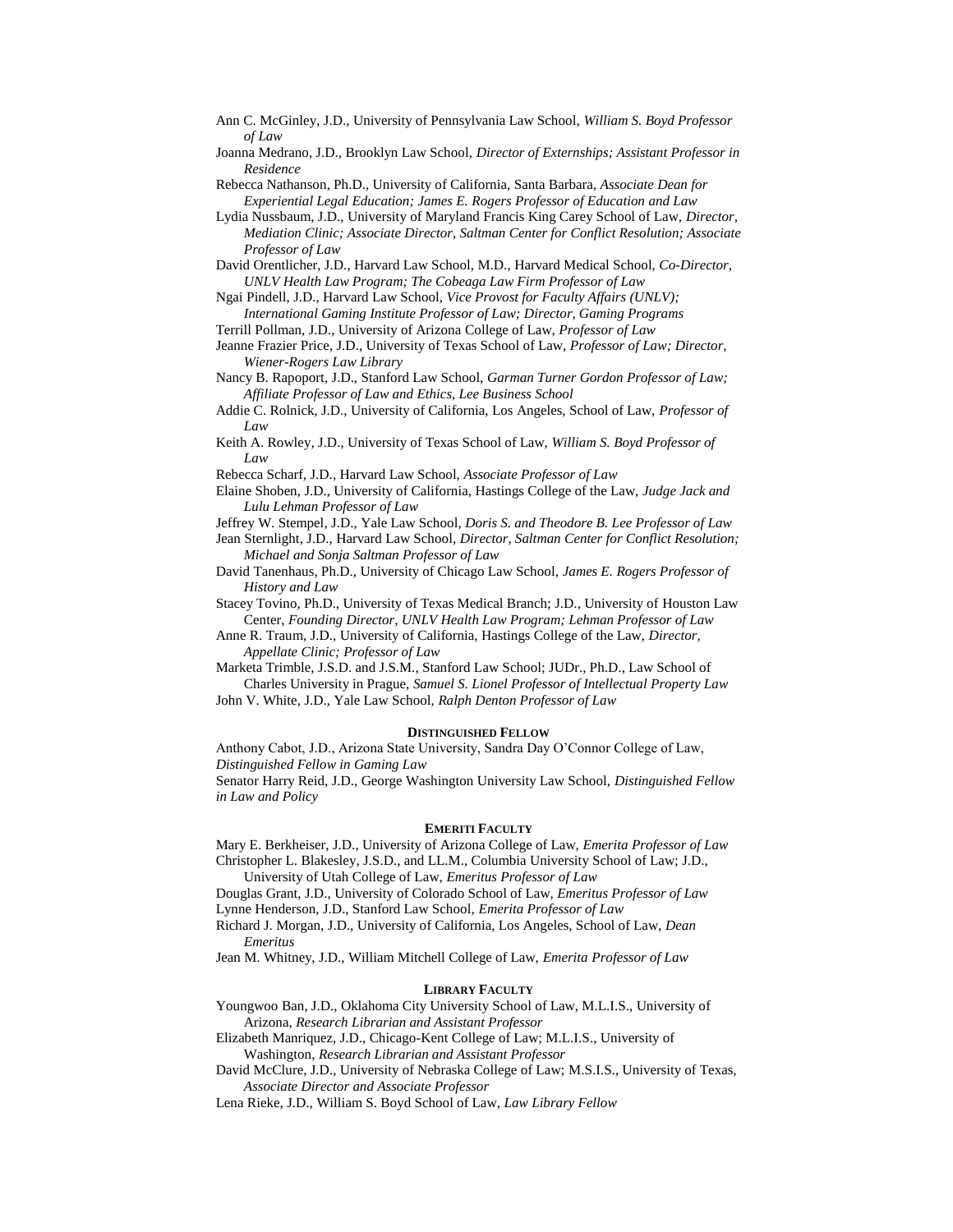#### **VISITING FACULTY**

- Daniel L. Barnett, J.D., University of the Pacific, McGeorge School of Law, *Director of Legal Writing and Professor of Law, University of Hawai'i*
- Joan Howarth, J.D., University of Southern California, *Dean Emerita and Professor of Law, Michigan State University College of Law*
- Keith Miller, LL.M., University of Michigan, J.D., University of Missouri-Kansas City, *Ellis & Nelle Levitt Distinguished Professor of Law, Drake Law School*
- Mary Beth Moylan, J.D., Case Western Reserve University, *Associate Dean for Experiential Learning; Professor of Lawyering Skills; Director, Global Lawyering Skills Program, University of the Pacific, McGeorge School of Law*

Monte Smith, J.D., The Ohio State University, Moritz College of law

Susan Wawrose, J.D., Northeastern University School of Law, *Professor of Lawyering Skills, University of Dayton School of Law*

Mark Yudof, LL.B., University of Pennsylvania, *President Emeritus, University of California and Professor of Law Emeritus, University of California, Berkeley*

#### **SENIOR FELLOWS**

Nancy Brune, Ph.D., Yale University, Kenny Guinn Center for Policy Priorities, Nevada, *Senior Fellow*

Honorable Jay S. Bybee, J.D., Brigham Young University Law School, *Senior Fellow in Constitutional Law*

Patricia Mulroy, M.A., University of Nevada, Las Vegas *Senior Fellow, Practitioner in Residence Saltman Center for Conflict Resolution*

#### **SALTMAN SENIOR SCHOLARS**

Hal Abramson, LL.M., Harvard Law School; J.D., Syracuse University College of Law Lisa Blomgren Amsler, J.D., University of Connecticut School of Law

#### **ADJUNCT FACULTY**

Linda Ammons, J.D., Moritz College of Law, The Ohio State University Cynthia Asher, J.D., Georgetown University Law Center; M.P.H., Johns Hopkins University Jeanette Barrick, J.D., William S. Boyd School of Law Stephen Bates, J.D., Harvard Law School Patrick Chapin, J.D., Capital University School of Law Pete Christiansen, J.D., University of Wyoming College of Law Sean Claggett, J.D., William S. Boyd School of Law Margaret M. Crowley, J.D., University of California, Davis School of Law Honorable Jennifer Dorsey, J.D., Pepperdine University School of Law David Doto, J.D., Villanova University, School of Law Seth Floyd, J.D., William S. Boyd School of Law Osvaldo Fumo, J.D., Whittier Law School Maxim Gakh, J.D., The Ohio State University; M.P.H., Johns Hopkins University Tom Gallagher, J.D., Harvard Law School John W. Garman, LL.M., McGeorge School of Law; J.D., University of LaVerne College of Law Greg Gemignani, J.D., University of Wisconsin Law School Dominic Gentile, J.D., DePaul University John Harney, J.D., University of Wisconsin Law School Richard Jost, J.D., Syracuse University College of Law John Lambrose, J.D., University of Idaho College of Law Eleissa Lavelle, LL.M., Pepperdine University School of Law; J.D., University of Utah College of Law Mark Lerner, J.D., American University Washington College of Law Erin McMullen, J.D., California Western School of Law Samuel McMullen, J.D., Georgetown University Joanna Myers, J.D., William S. Boyd School of Law Honorable Mike K. Nakagawa, J.D., University of California, Davis, School of Law Stanford B. Owen, J.D., Stanford Law School Richard A. Rawson, J.D., William S. Boyd School of Law Jennifer Roberts, J.D., University of Utah College of Law David Sandino, J.D., Santa Clara University School of Law